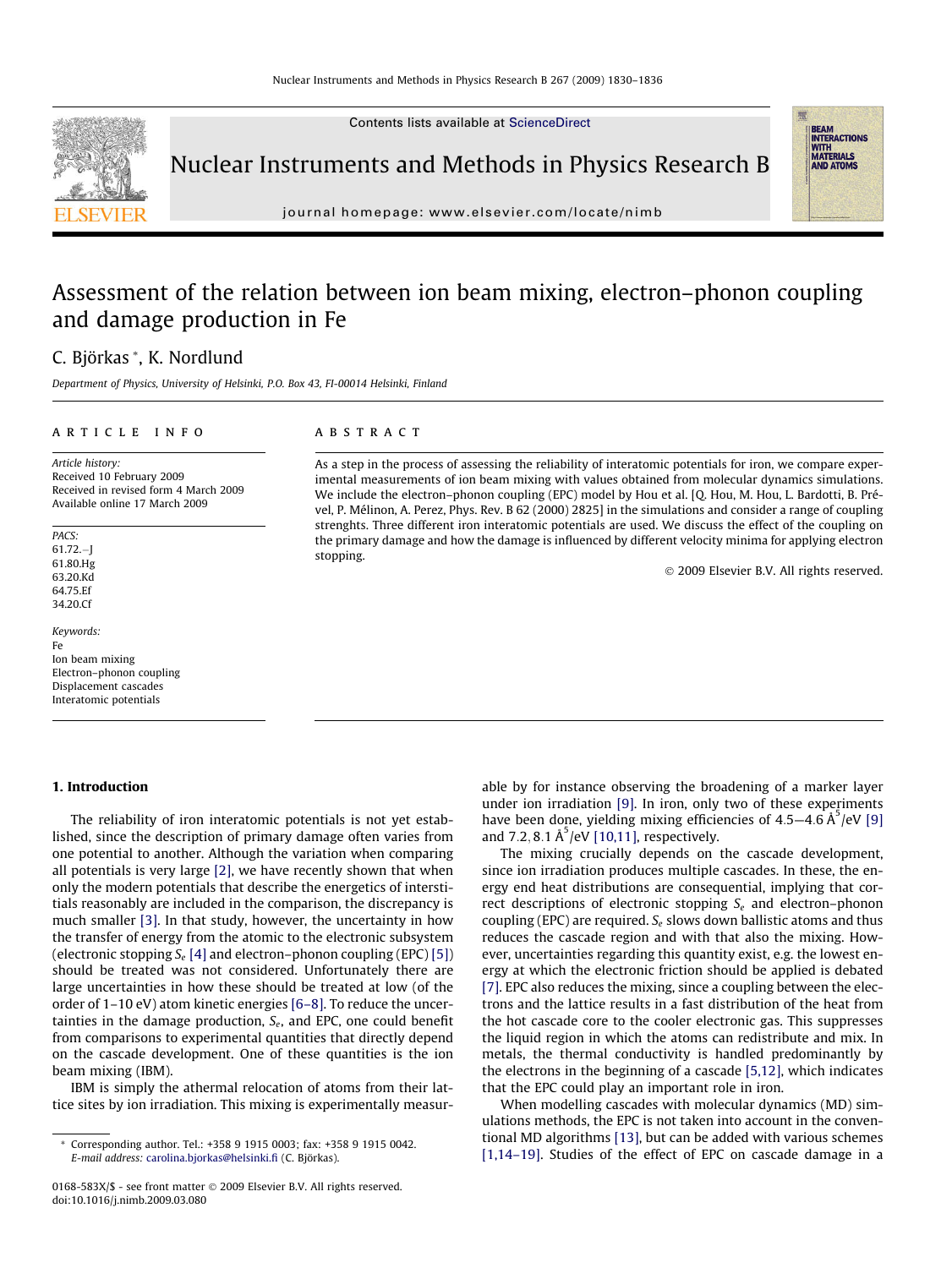<span id="page-1-0"></span>range of coupling strengths in Fe have been done [\[16,20,21\]](#page-5-0) with the conclusion that a strong coupling has an influence on the resulting damage. However, the actual coupling strength in iron has not been determined, hence, the importance of including EPC models in cascade simulation in iron is still unclear.

Here we carry out a systematic study of the role of the EPC and  $S_e$  in iron cascades by reproducing an IBM experiment with molecular dynamics methods. We use three different iron potentials and we assess how the quantities affect the primary damage.

## 2. Methods

## 2.1. Simulating the ion beam mixing

The Kim et al. iron IBM experiment [\[9\]](#page-5-0) was done at 6 K with 650 keV Kr ions irradiating Fe, with Pt and Au used as tracer. Pt tracers were also used in the other experiment [\[10\],](#page-5-0) where iron matrices were irradiated by 150 keV Ar ions. Temperatures in the range 18–345 K were used, resulting in two different values (a lower for 20 K and a higher for 29–345 K). The large amount of oxygen impurities in this experiment resulted in large uncertainties, hence, the Kr experiment can be considered more accurate and therefore we chose to simulate that one.

The IBM simulations were done in two steps. First, molecular dynamics (MD) range calculations were performed to obtain the recoil spectrum  $n(E)dE$  of the Kr ions irradiating Fe. The spectrum and the deposited nuclear energy was calculated in the range 200—600 Å from the surface, and the marker layers in the corresponding experiment were deposited at a depth of 400 Å. (The thickness of the markers in the experiment was 5–15 Å.) The angle between the beam and the normal to the surface was  $\Theta = 10^\circ$  in both the experiments and the simulations and  $\phi$  was additionally varied randomly in the  $0-360^\circ$  interval in the simulations.

Full MD simulations (at 300 K) were used to simulate cascades caused by self-recoils, the energies of which ranged from 0.5 to 200 keV. At least 10 cases for each energy were simulated, the exception being the 200 keV recoils, of which only 6 events were simulated. Three different Fe potentials were used: AMS [\[22\],](#page-6-0) DD-BN [\[23,3\]](#page-6-0) and MEA-BN [\[24,3\]](#page-6-0).

From the cascades, the square of the total atom displacement,  $R^2$  , was obtained. This corresponds to the difference between the positions of the atoms at the end and the beginning of a cascade, i.e.

$$
R^{2} = \sum_{i} (r_{i}(t) - r_{i}(t=0))^{2}.
$$
 (1)

A function was fitted to the data points in order to be able to interand extrapolate. The function takes both the low and high (sub-cascade formation) energy dependency into account.

$$
R^{2}(E) = \frac{aE^{3/2}}{b^{1/2} + E^{1/2}}
$$
 (2)

The experimentally measured normalized mixing efficiency is defined as

$$
Q_{exp} = \frac{Dt}{\Phi F_{D_n}},\tag{3}
$$

where  $D$  is an effective diffusion coefficient for mixing,  $t$  is the implantation time,  $\Phi$  the ion fluence and  $F_{D_n}$  the deposited nuclear energy per unit depth [\[9\].](#page-5-0) The unit of the efficiency is  $\AA^5$ /eV. Using the atomic definition of the diffusion coefficient,  $D = \frac{*t*<sup>2</sup>}{6t}$ , this is equal to the simulated mixing

$$
Q_{sim} = \frac{R^2}{6n_0E_{D_n}},\tag{4}
$$

where  $n_0$  is the atomic density (in a BCC material, the atomic density is  $n_0=2/a_0^3\cdot a_0^{\text{DD-BN}}=2.86$  Å, $a_0^{\text{MEA-BN}}=2.89$  Å and  $a_0^{\text{AMS}}=2.86$  Å at 300 K).  $E_{D_n}$  is the deposited nuclear energy.

The total cumulative mixing efficiency resulting from the ion irradiation is obtained by

$$
Q_{sim}^{tot}(E_0) = \frac{\int_0^{E_0} R^2(E) n(E) dE}{6 n_0 E_{D_n}},
$$
\n(5)

where  $E_0$  is the ion energy (650 keV for Kr, 150 keV for Ar) and  $n(E)dE$  is the above mentioned primary recoil spectrum. This method for relating simulated and experimental values of the mixing efficiency has previously been employed successfully for different materials [\[25\]](#page-6-0).

#### 2.2. The electron–phonon coupling

The EPC coupling model of Hou [\[1\]](#page-5-0) was implemented into the cascade simulations. Details of the model is found in [\[1,5,12\]](#page-5-0) and is here only described briefly. The electronic system is considered as a heat bath of temperature  $T_e$ , and when ignoring the phonon diffusion, the change in the temperature of the ionic system is expressed as

$$
\frac{dT_i(t)}{dt} = -\alpha (T_i(t) - T_e),\tag{6}
$$

where (using the Sommerfeld free electron theory)

$$
\alpha = \frac{\Theta_D L n e^2 k_B Z T_e}{2 m_e \kappa \epsilon_F}.
$$
\n(7)

 $\Theta$ <sub>D</sub> is the Debye temperature, L = Lorentz number, n = electron density,  $e$  = the electron charge,  $k_B$  = Boltzmann's constant, Z is the valence,  $m_e$  = the electron mass,  $\kappa$  = thermal conductivity and  $\epsilon_F$  = the Fermi energy. The values for these parameters in iron are found in Table 1. The time constant for the coupling is  $\tau = \alpha^{-1}$  and a large time constant indicates a strong coupling.

The electron–phonon energy exchange can be described as a damping force. This force, acting on atom *i* with the velocity  $\mathbf{v}_i$ , can be written as

$$
\mathbf{F}_i = -\mu \mathbf{v}_i,\tag{8}
$$

where

$$
\mu = m_i \alpha \frac{T_i - T_e}{T_i}.
$$
\n(9)

In order to avoid singularities as the velocities are approaching zero, this expression is written as

$$
\mu = m_i \alpha \frac{T_i - T_e}{\left[T_i^2 + (T_e/20)^2\right]^{1/2}}.
$$
\n(10)

The factor 1/20 was chosen to be compatible with the time steps used in MD [\[12\].](#page-5-0)

This damping is included in the MD code together with the electronic stopping which also acts as a damping force. The two forces have to be joined at some suitable velocity. The electronic stopping dominates at high velocities and should not be applied to low-energy ions (otherwise the linear dependence on velocity quenches any simulations down to 0 K). Therefore, below a velocity corresponding to the cohesive energy of iron, only damping due to

Table 1 Constants used in the calculation of the EPC time constant of iron [\[26,27\]](#page-6-0).

| $\Theta_D$       | 420 K                                |
|------------------|--------------------------------------|
|                  | 2.61 W ohm/ $K^2$                    |
| $\boldsymbol{n}$ | $17.0 \cdot 10^{28}$ m <sup>-3</sup> |
| Z                |                                      |
| к                | 0.8 W/(cm K)                         |
| $\epsilon_F$     | 11.1 eV                              |
| $m_{\text{Fe}}$  | 55.85u                               |
|                  |                                      |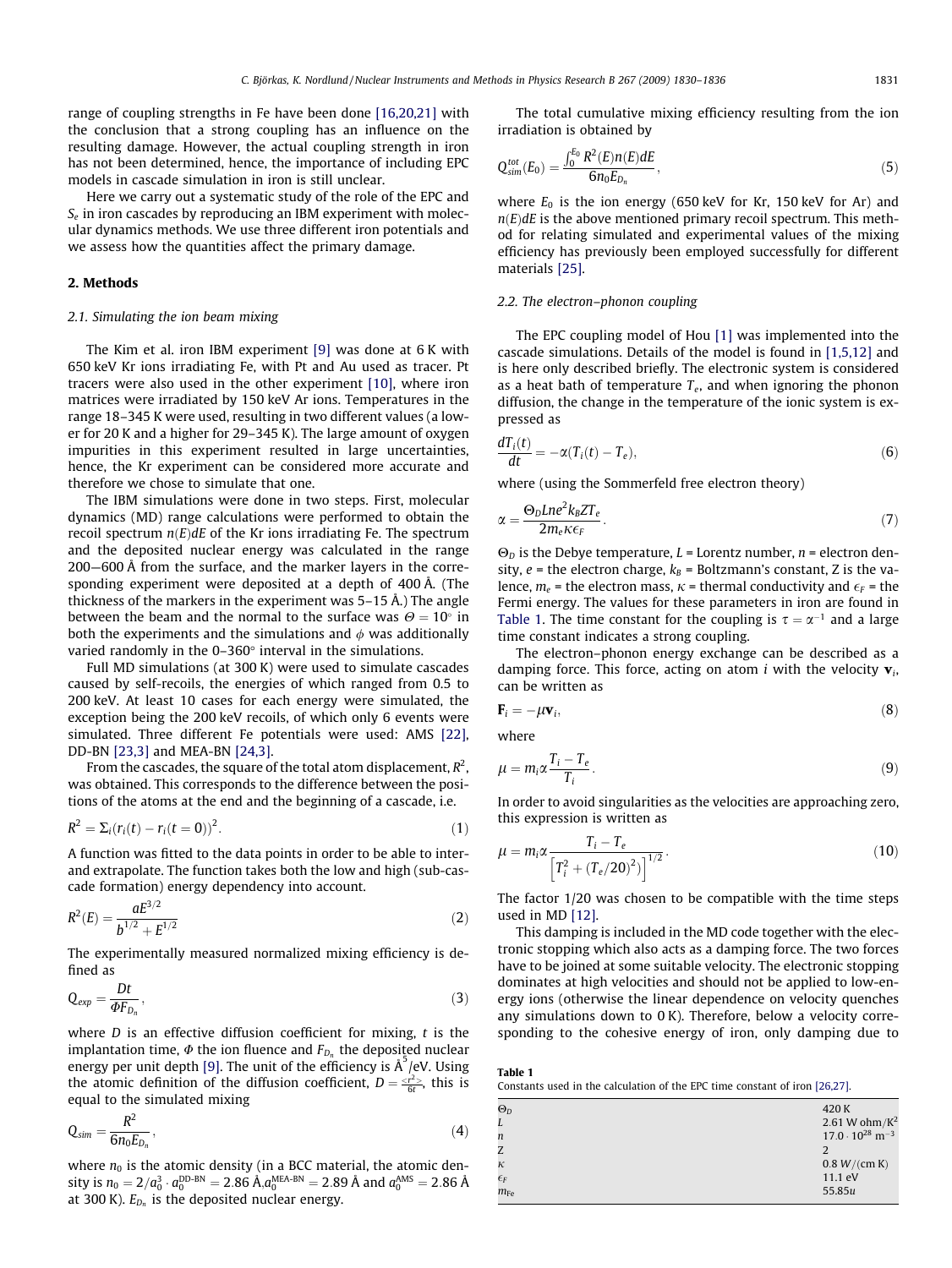<span id="page-2-0"></span>

Fig. 1. The electron–phonon coupling (EPC) at 300 K for Fe and Au as a function of ion velocity. The electronic stopping  $S_e$  is also included and it is scaled so as to join the EPC at a velocity corresponding to the cohesive energy.



Fig. 2. The primary recoil spectrum in the depth 200—600 Å obtained for 650 keV Kr ions bombarding Fe.

EPC is considered. A join without any splining function is constructed by scaling the electronic stopping so that the  $S_e$  and EPC coincide at  $v = \sqrt{2E_{coh}/m_i} = 3724$  m/s. This meant that a constant of 0.132 eV/Å was subtracted from the ZBL electronic stopping [4] (see Fig. 1). The electronic stopping could be proportional to  $v$  or to  $(v - v_0)$ , hence, the small scaling is justified. This is illustrated in Fig. 1 and the scaling is seen to be negligible at high velocities.

The calculated time constant for iron at  $T_e = 300$  K is  $\tau_{Fe}$  = 0.654102 ps, which means that the EPC is much stronger in iron when compared to, e.g. Au ( $\tau_{Au} = 20.5241$  ps), the reason being the higher electron conductivity in Au.

In this method, the electron temperature is considered to be constant during the simulations, which effectively means that the electronic thermal diffusivity is infinite. However, Rutherford and Duffy [\[21\]](#page-6-0) employed a method in which the temperature of the electron thermostat was allowed to vary, showing a significant increase in temperature at the very beginning of a cascade. Electron temperature variation will affect the defect evolution (to an unknown extent), but it is nevertheless not included in our simulations.



Fig. 3. The atom displacement  $R^2$  as a function of cascade energy. Data for the three different potentials are shown and also AMS results using different minima values for the electronic stopping  $S_e$  and different electron–phonon coupling (EPC) strengths.



**Fig. 4.** The cumulative simulated mixing efficiency  $Q_{sim}^{tot}(E_0)$  as a function of primary recoil energy. The endpoint on the right side corresponds to the experimental irradiation. Data are shown for three different iron potentials with the electronic stopping correction (see Appendix). Data for the AMS and MEA-BN with included electronic stopping  $S_e$  during the cascades are also shown. In addition to this, AMS results with  $S_e(E_{min} = 1 \text{ eV})$  and with a scaled electron–phonon coupling (EPC) strength are shown. The experimental value is taken from [\[9\].](#page-5-0)

# 3. Results and discussion

# 3.1. Without the EPC

The obtained recoil spectra for the two different ion beams are seen in Fig. 2. The calculated total nuclear deposited energy in the depth 200–600 Å for the Kr beam is 123.448 keV (308.6 eV/Å).

We also considered the possibility of applying electronic stopping to ions with velocities  $\geq 1$  eV instead of  $\geq 5$  eV. This test was performed with the AMS potential in 1, 5, 10 and 20 keV cascades.

In Fig. 3, values of the  $\langle R^2 \rangle$ -displacements are shown. For the DD-BN values, the electronic stopping corrections (see Appendix) were done and for the MEA-BN only results with  $S_e$  ( $E_{min} = 5$  eV) are shown. Data for AMS with both  $S_e(E_{min} = 5 \text{ eV})$  and  $S_e(E_{min} = 1$  eV) are included.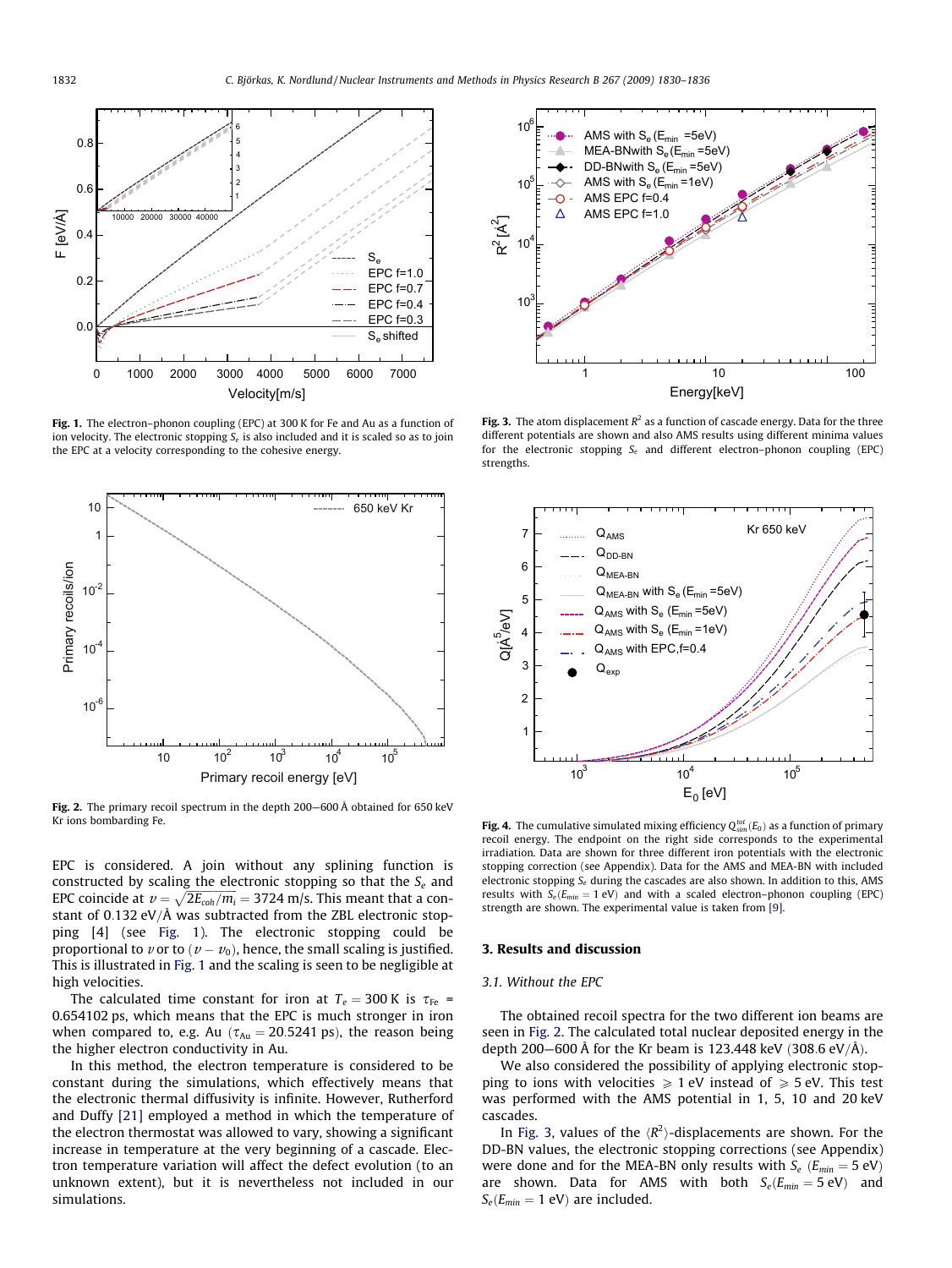<span id="page-3-0"></span>

Fig. 5. The temperature during a 20 keV cascade with different EPC strengths and with different  $S_e$  criteria. In the case "No  $S_e$ ", no electron stopping nor EPC is used.



Fig. 6. The number of Frenkel pairs after 20 keV cascades with different EPC strengths and with different  $S_e$  criteria. In the case  $f\alpha = 0$ , no EPC is used and  $E_{min}$  in the  $S_e$  is 5 eV. The points corresponding to the conditions that lead to a correct mixing are encircled (i.e.  $S_e(E_{min} = 1 \text{ eV})$  and  $f = 0.4$ ).

The cumulative simulated mixing efficiency,  $Q_{sim}^{tot}(E_0)$  Eq. [\(5\),](#page-1-0) was calculated and the results are illustrated in [Fig. 4](#page-2-0). As the figure shows, the potentials result in three different mixing values for each ion bombardment (considering only the  $S_e(E_{min} = 5 \text{ eV})$ cases). The AMS yields the highest value  $(6.9 \pm 0.1 \text{ Å}^3/\text{eV} \text{ (Kr)})$ and the MEA-BN the lowest  $(3.7 \pm 0.3 \text{ Å}^5/\text{eV}^3)(\text{Kr})$ ). The DD-BN lies in the middle with a mixing efficiency of 6.2  $\pm$  0.3 Å<sup>5</sup>/eV (Kr). The errors come from the uncertainties in the calculations of the  $R^2$ values.

In order to relate the simulated values to the experimental one, the experimental uncertainties (arising mostly from impurities in the samples) must be included. These are approximated to about 15% for the Kr experiments, resulting in an efficiency in the range 3.8–5.2 Å $^{5}$ /eV.

The results of the MEA-BN potential are below the experimental value and the values of DD-BN and AMS are slightly above. The likely reason for the differences between the potentials can be found in the description of the melting temperatures of each potential:  $T_{melt}^{\text{MEA-BN}} = 2300 \pm 25$  K, $T_{melt}^{\text{DD-BN}} = 2125 \pm 25$  K and  $T_{melt}^{\text{AMS}} =$ 



Fig. 7. The fraction of vacancies in clusters after 20 keV cascades with different EPC strengths and with different  $S_e$  criteria. In the case  $f\alpha = 0$ , no EPC is used and  $E_{min}$  in the  $S_e$  is 5 eV. The points corresponding to the conditions that lead to a correct mixing are encircled.



Fig. 8. The fraction of interstitials in clusters after 20 keV cascades with different EPC strengths and with different  $S_e$  criteria. In the case  $f\alpha = 0$ , no EPC is used and  $E_{min}$  in the  $S_e$  is 5 eV. The points corresponding to the conditions that lead to a correct mixing are encircled.

1750  $\pm$  25 K [\[3\].](#page-5-0) The experimental temperature is  $T_{melt}^{exp} = 1811$  K [\[28\]](#page-6-0). The order here is now the opposite (higher melting T, lower mixing efficiency). Hence, there is a correlation between the melting temperature and the mixing in iron. This correlation has been observed in other materials as well [\[29\]](#page-6-0) and it derives from the fact that a lower melting point results in a larger melted cascade core in which the atoms easily mix. Correspondingly, a high melting temperature means a small melted region, yielding a small mixing efficiency.

Using  $S_e(E_{min} = 1 \text{ eV})$  and the AMS potential we arrive at a mixing value of  $4.5 \pm 0.1$   $\AA^5$ /eV, which is in perfect agreement with the experiments.

# 3.2. Including the EPC

Five 20 keV cascades with  $S_e$  and EPC as described above were simulated with the AMS. A comparison of these with 20 keV cascades where no EPC was used showed that this EPC model has a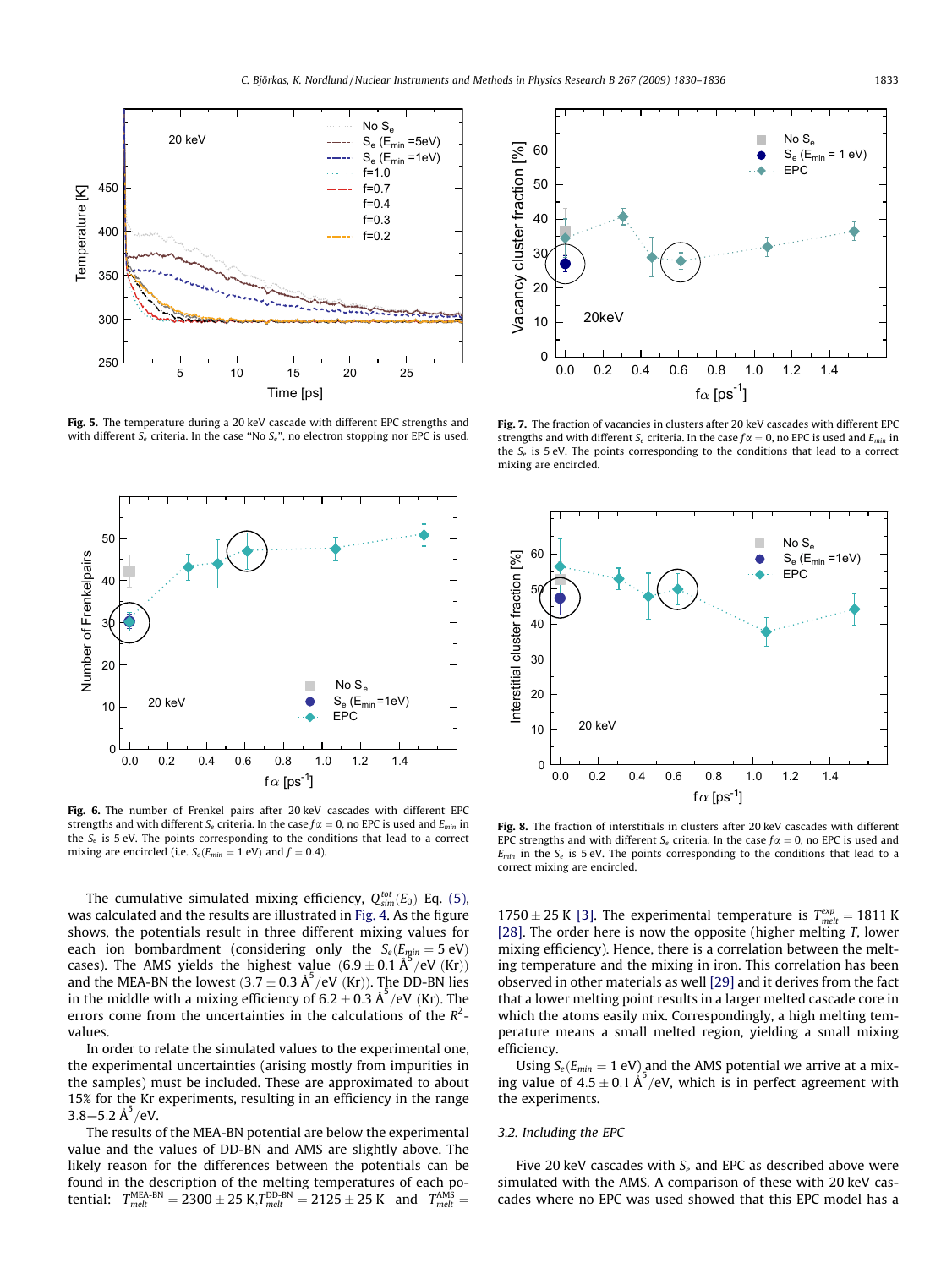#### <span id="page-4-0"></span>Table 2

The ion beam mixing in the AMS potential with electron–phonon coupling (EPC) of different strengths and with different velocity minima in the application of electronic stopping  $S_e$ ,  $\tau'$  is the time constant (the inverse of  $\alpha$ , Eq. [\(7\)\)](#page-1-0) scaled with an arbitrary parameter 1/f.  $R^2$  is Eq. [\(1\)](#page-1-0) for 20 keV cascades and Q' is Q<sub>0</sub>  $\cdot$   $R^2/R_0^2$ , where the subindex refers to values obtained without any EPC and with  $S_e(E_{min} = 5 \text{ eV})$ . In the whole spectrum calculations  $R^2$  values from 1 to 20 keV cascades were used (except for the  $S_e(E_{min} = 5 \text{ eV})$  simulations where the cascade energies were in the 0.5–200 keV range). The experimental value is from [\[9\]](#page-5-0).

|                       | $\tau'$ (ps) | $R^2$ ( $\text{\AA}^2$ ) | $Q'$ ( $\text{\AA}^5$ /eV)  |
|-----------------------|--------------|--------------------------|-----------------------------|
| $S_e(E_{min} = 5$ eV) |              | $71770 \pm 2900$         | $6.9 \pm 0.1$               |
| $S_e(E_{min} = 1$ eV) |              | $43340 \pm 1490$         | $4.2 \pm 0.3$               |
| $f=1.0$               | 0.6541       | 28530 ± 1270             | $2.7 \pm 0.3$               |
| $f = 0.7$             | 0.9344       | 34840 ± 2830             | $3.3 \pm 0.4$               |
| $f=0.4$               | 1.6352       | $44910 \pm 4420$         | $4.3 \pm 0.5$               |
| $f = 0.3$             | 2.1803       | $49810 \pm 1780$         | $4.8 \pm 0.4$               |
| $f=0.2$               | 3.2705       | $58390 \pm 2620$         | $5.6 \pm 0.5$               |
| Whole spectrum        | $\tau'$ (ps) |                          | $Q(\text{\AA}^5/\text{eV})$ |
| $S_e(E_{min} = 5$ eV) |              |                          | $6.9 \pm 0.1$               |
| $S_e(E_{min} = 1$ eV) |              |                          | $4.5 \pm 0.1$               |
| $f=0.4$               | 1.6352       |                          | $5.0 \pm 0.2$               |
| Exp.                  |              |                          | $3.8 - 5.2$ (6 K)           |



Fig. 9. The square of the total atom displacement  $R^2$  in 20 keV cascades with different EPC strengths and with different  $S_e$  criteria. Note that in the case  $f\alpha = 0$ , no EPC is used and  $E_{min}$  in the  $S_e$  is 5 eV. The points corresponding to the conditions that lead to a correct mixing are encircled.

large effect. The  $R^2$ -values are namely reduced with about 60%, the number of Frenkel pairs goes from  $30 \pm 3$  to  $51 \pm 3$ , the vacancy clustered fraction from  $34 \pm 6\%$  to  $36 \pm 6\%$  and the interstitial clustered fraction goes from  $56 \pm 4\%$  to  $44 \pm 5\%$  (see [Figs. 6–8\)](#page-3-0). Assuming that the mixing parameter Q scales linearly with the  $R^2$ -values, we end up with a Q-value of  $2.7 \pm 0.3$  Å<sup>5</sup>/eV (see Table 2), which is too low. A downscaling of the EPC strength is therefore done, in order to obtain  $Q \approx 4.6 \, \text{\AA}^5/\text{eV}$ .

The scaling was done by simply multiplying a ''fitting parameter" f with the inverse of the time constant  $\alpha$  Eq. [\(7\),](#page-1-0) so that  $1/\alpha' = 1/f\alpha = \tau'$ . We used  $f = 0.7, 0.4, 0.3$  and 0.2, which resulted in time constants of  $\tau$  = 0.934432, 1.63526, 2.18034 and 3.2705 ps, respectively. In all cases, a new  $v_0$  was found for the ZBL elstop scaling in order to join it with the EPC at  $v = \sqrt{2E_{coh}/m_i}$ , as earlier. After this, five 20 keV cascades were simulated with all values of f. Furthermore, 1, 5 and 10 keV cascades were simulated for  $f = 0.4$ .

Table 2 contains the resulting Q-values. Coupling strengths of 1.64–2.18 ps end up in the same value as the experiment. Results from cascades with no EPC and  $S_e$  for atoms with energies above 1 eV also agree with the experiments.

The effect of EPC on the temperature during 20 keV cascades can be seen in [Fig. 5.](#page-3-0) A stronger coupling means a faster cooling to the electronic temperature (300 K). Note that in the case of no EPC, the outermost regions of the simulation cell were controlled to 300 K. In Fig. 9, the  $R^2$ -values Eq. [\(1\)](#page-1-0) are plotted as a function of coupling strength. The relation is almost linear and a strong coupling leads to small displacement values, consistent with our discussions above.

The differences in the damage after 20 keV cascades with different coupling strengths are illustrated in [Figs. 6–8](#page-3-0). Noteworthy is that the defect production is similar in the case where no EPC with  $S_e(E_{min} = 1$  eV) is used and for  $f = 0.3 - 0.4$ . The points corresponding to the conditions that reproduce a correct mixing are encircled in the figures.

The circles show that adding EPC with a coupling strength scaled to the mixing have, considering the statistical errors, little effect on the vacancy cluster fraction but result in an increase in the number of Frenkel pairs with about 50%. Since EPC shortens the lifetime of a thermal spike, this indicates that most of the surviving clusters must be created during the ballistic phase. Single defects, however, have less time to recombine during the heat spike with a strong coupling, which results in an increase in residual defects. Gao et al. saw that the cluster fractions were affected in 1, 5 and 10 keV cascades only when really strong coupling con-



Fig. 10. The electronic stopping (expressed as percentage of the recoil energy) as a function of recoil energy. Data are shown for both TRIM and MD calculations.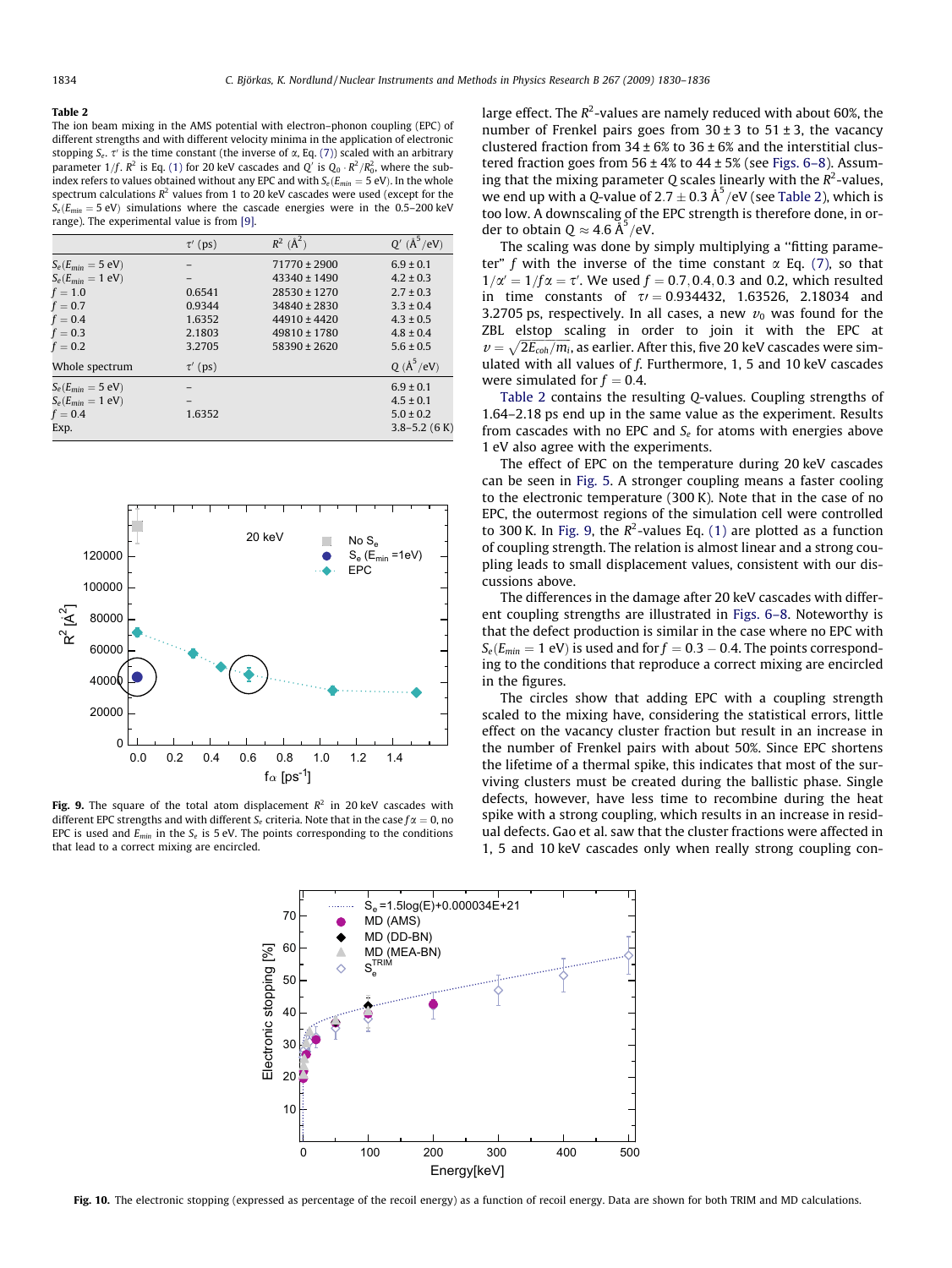<span id="page-5-0"></span>stants ( $> 8.5 \text{ ps}^{-1}$ ) were used [\[20\].](#page-6-0) The interstitial cluster fraction was seen to increase, which was believed to be due to quenchedin defects after the ballistic phase. The effect was larger in 10 keV cascades than in 5keV cascades. Here, in 20 keV cascades, the behaviour is different, with a smaller fraction at stronger coupling. At coupling strengths above 1.6 ps the effect is, however, negligible when taking the statistical errors into account.

A different  $S_e$  criteria only affected the cascade outcome in terms of vacancy clusters and atomic displacements  $R^2$ . In the former case, a slight decrease in vacancy cluster fraction is seen when  $E_{min} = 1$  eV compared to  $E_{min} = 5$  eV. The reduction of  $R^2$  is, however, as large as 40%, again highlighting the impact of temperature variations during the first pico-seconds of a cascade (see [Fig. 5\)](#page-3-0).

# 4. Conclusions

An EPC strength with which experimental IBM mixing efficiency in iron could be reproduced was determined and the effect of different  $S_e$  criteria on the process was studied. How the primary damage was affected by these two quantities was also analyzed. We found that including  $S_e$  for atoms with kinetic energies above 5 eV, the experimental value of the IBM efficiency can not be reproduced without taking the electron–phonon coupling into account in the simulations. If, however, the limit is 1 eV, the simulated mixing agrees well with the experimental one.

Using the Hou et al. EPC model as such in AMS simulations resulted in a reduction of the mixing efficiency that was too large. A downscaling of the coupling strength with factors of 0.3-0.4 resulted in better agreement.

To summarize the results on mixing, we found that the AMS potential using either a minimum in the electronic stopping of 1 eV, or an electron–phonon coupling with a time constant of about 1.6–2.2 ps gave ion beam mixing values that agree with experiments. We then compared the damage production obtained using these models to assess how the uncertainty in choice of electronic stopping and electron–phonon coupling is reflected in defect production. We found that there is no statistically significant difference in the fraction of clustered defects, but the production of Frenkel pairs differs by  $\sim$  50%.

Of the three potentials that were used one (MEA-BN) is unsuitable for mixing simulations due to its overestimation of the melting point, which results in a low mixing efficiency. Since the EPC will reduce the mixing, including it will only make the underestimation of the mixing larger.

In conclusion, the total amount of primary damage depends on the applications of  $S_e$  and strength of EPC in cascades. The defect cluster fractions are, however, not affected.

#### Acknowledgements

This work, supported by the European Communities under the contract of Association between EURATOM/Tekes, was carried out within the framework of the European Fusion Development Agreement and the EU FP7-GETMAT Project. The views and opinions expressed herein do not necessarily reflect those of the European Commission. Grants of computer time from CSC, the IT Centre for Science in Espoo, Finland, are gratefully acknowledged.

#### Appendix A. Determination of electronic stopping

Some of the current simulations were ran without electronic stopping, since the defect comparison in them was compared to other publications on damage in Fe [\[30,3\]](#page-6-0) where electronic stopping also was not included. Such runs do not directly correspond to any experimental recoil energy, since experimentally induced cascades of course always include electronic stopping. However, the recoil energy  $E_{rec}$  in such runs can be rescaled to correspond to experimental primary recoil energies  $E_{elston}$  by adding the electronic energy deposition for a higher-energy recoil  $E_{elston}$  such that make the nuclear energy deposition for this recoil energy matches  $E_{rec}$ . To this end, we examined in detail the total amount of electronic energy deposition.

Electronic stopping was applied in the whole recoil energy range for atoms with kinetic energies above 5 eV for the AMS and MEA-BN potentials, but only for 50 and 100 keV cascades in DD-BN cascades. At these two energies the stopping was, however, seen to be, within statistical errors, the same in all three potentials (see [Fig. 10\)](#page-4-0), so the stopping in DD-BN at lower energies can be approximated to be the same as in the other potentials.

The stopping was also simulated with TRIM [\[31\]](#page-6-0) to get the behaviour at higher energies  $(> 200 \text{ keV})$ . The TRIM displacement threshold value was scaled so that the stopping would agree with the MD value at 5 keV. The amount of the electronic stopping (in percentage of the recoil energy) at different energies according to TRIM and MD are seen in [Fig. 10](#page-4-0). A function was fitted to MD data at low energies and to TRIM data at energies above 200 keV (10% uncertainties were added to the TRIM values). The function best describing the elstop behaviour was a logarithmic one

$$
f_{\text{elstop}} = a \cdot \log(E_{\text{rec}}) + bE_{\text{rec}} + c,\tag{11}
$$

where  $a = 1.5, b = 3.4 \cdot 10^{-5}$  and  $c = 21$ . The  $R^2(E)$ -function in Eq. [\(5\)](#page-1-0), is a function of recoil energy with electronic stopping included, i.e.  $R^2(E_{elstop})$ . As stated above, the cascade energies in the DD-BN cases must be scaled in order to take this into account. In other words,

$$
E_{\text{elstop}} = E_{\text{rec}}(1 - (a \cdot \log(E_{\text{rec}}) + bE_{\text{rec}} + c)/100), \tag{12}
$$

where  $E_{rec}$  is the recoil energies in the simulations and  $a-c$  are constants obtained in the fitting Eq. (11) to the elstop values (see [Fig. 10](#page-4-0)). The  $E_{elstop}$  values were then used in Eq. [\(2\).](#page-1-0)

To check if this correction was done properly for the DD-BN potential, the mixing was calculated using  $R^2$ -values from simulations which included the stopping and from those without the stopping, but with corrected energies for the AMS and MEA-BN potentials. The resulting values are also included in [Fig. 4](#page-2-0) and Eq. (12) seems to capture the real effects of the stopping reasonably. The uncertainties in the calculations of the mixing parameters were about  $\pm$ 0.2 eV/Å<sup>5</sup>.

#### References

- [1] Q. Hou, M. Hou, L. Bardotti, B. Prével, P. Mélinon, A. Perez, Phys. Rev. B 62 (2000) 2825.
- [2] L. Malerba, J. Nucl. Mater. 351 (2006) 28.
- [3] C. Björkas, K. Nordlund, Nucl. Instr. and Meth. B 259 (2007) 853.
- [4] J.F. Ziegler, J.P. Biersack, U. Littmark, The Stopping and Range of Ions in Matter, Pergamon, New York, 1985.
- [5] C.P. Flynn, R.S. Averback, Phys. Rev. B 38 (1988) 7118.
- [6] I. Koponen, Phys. Rev. B 47 (1993) 14011.
- [7] K. Eder, D. Semrad, P. Bauer, R. Golser, P. Maier-Komor, F. Aumayr, M. Peñalba, A. Arnau, J. Ugalde, P. Echenique, Phys. Rev. Lett. 79 (1997) 4112.
- [8] J. le Page, D.R. Mason, C.P. Race, W.M.C. Foulkes, New J. Phys. 11 (2009) 013004.
- [9] S.-J. Kim, M.-A. Nicolet, R.S. Averback, D. Peak, Phys. Rev. B 37 (1988) 38.
- [10] J. Bøttiger, S. Nielsen, H. Whitlow, P. Wried, Nucl. Instr. and Meth. 218 (1983) 684.
- [11] B.M. Paine, R.S. Averback, Nucl. Instr. and Meth. B 7/8 (1985) 666.
- [12] M.W. Finnis, P. Agnew, A.J.E. Foreman, Phys. Rev. B 44 (1991) 44.
- [13] M.P. Allen, D.J. Tildesley, Computer Simulation of Liquids, Oxford University Press, Oxford, England, 1989.
- [14] D.J. Bacon, A.F. Calder, F. Gao, Rad. Eff. Def. Sol. 141 (1997) 283.
- [15] W.G. Kapinos, D.J. Bacon, Phys. Rev. B 53 (1996) 8287.
- [16] D.M. Duffy, A.M. Rutherford, J. Phys.: Condens. Matter 19 (2007) 016207. [17] M. Spaczér, A. Almazouzi, R. Schäublin, M. Victoria, Rad. Eff. Def. Sol. 141
- (1997) 349. [18] A.J.E. Foreman, W.J. Phythian, C.A. English, Rad. Eff. Def. Sol. 129 (1994) 25.
- [19] A. Caro, M. Victoria, Phys. Rev. A (Gen. Phys.) 40 (1989) 2287.